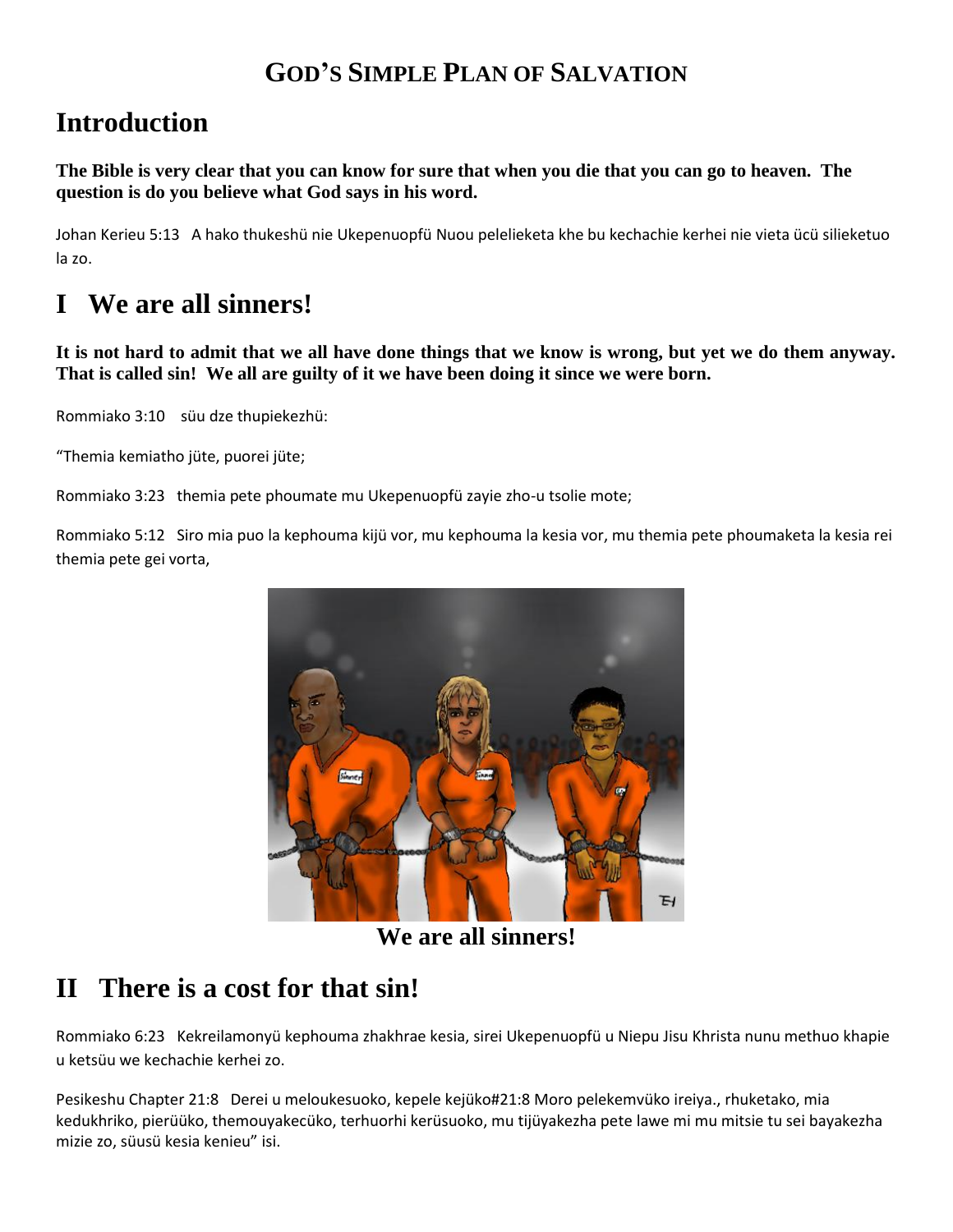Pesikeshu Chapter 20:11-15 Süsie a kediba kekra kezha puo mu sügei mia puo keba ngu, kijüu mu teiu puo mhingu kinu tata, mu unie la thechü ngu salie mota.

12 Sitse a kesiamia kecü rei kezha rei kedibau mhodzü tha di ngu, süsie leshüdako lhalie. Mu leshüda kekrei puo rei lhalie, süu kerheiprü leshüdau. Siro kesiamiako mhatho, leshüdako nu thupiekezhüu medzi di uko nyie kecü.

13 Siro dzükezhau kesiamia puo nu ketuoko khashü, tsiu kesia mu Hades rei unie nu ketuo kesiamiako khashü, sidi themia pedekejüko u mhatho kheki sü chü u dienya kecü

14 Süsie Kesia mu Hades kelhoupie mizie nu shüwa. Mizie, hauha kesia kenieu;

15 mu kehoupuorei u za thupie kerheiprü leshüda nu zhükemoko kelhoupie mizieu nu shüwa.

# **III Christ died for our sins.**

Rommiako 5:6 We thachü ketuo ki, Khristae puotei tou ki pelekemoko sou chü siawate.

Rommiako 5:8 Derei we kephoumamia chüketuo nu rei Khrista bu u phousou chü siakeshü geinu Ukepenuopfü u khriekecü tha toushüwate.

Rommiako 14:9 Haha la Khrista bu kesiako mu kerheiko mho Niepuu chütuoü sia di rheilaliete.

Rommiako 6:23 Kekreilamonyü kephouma zhakhrae kesia, sirei Ukepenuopfü u Niepu Jisu Khrista nunu methuo khapie u ketsüu we kechachie kerhei zo.



**Christ died for sinners!**

## **IV Salvation is a free gift, not by good works. You must take God's word for it, and trust Jesus alone!**

Salvation is trusting and receiving Jesus Christ as your Savior. It's trusting in the fact that Jesus Christ died on the cross of Calvary to pay for your sins! It's realizing there is absolutely nothing whatsoever you can do to save yourself and *completely* trusting in Jesus Christ to save you! It's not any church that saves. It's not any baptism, not good works, not sacraments, not repenting, not praying through, not living a good life — IT'S NOT ANYTHING YOU CAN DO!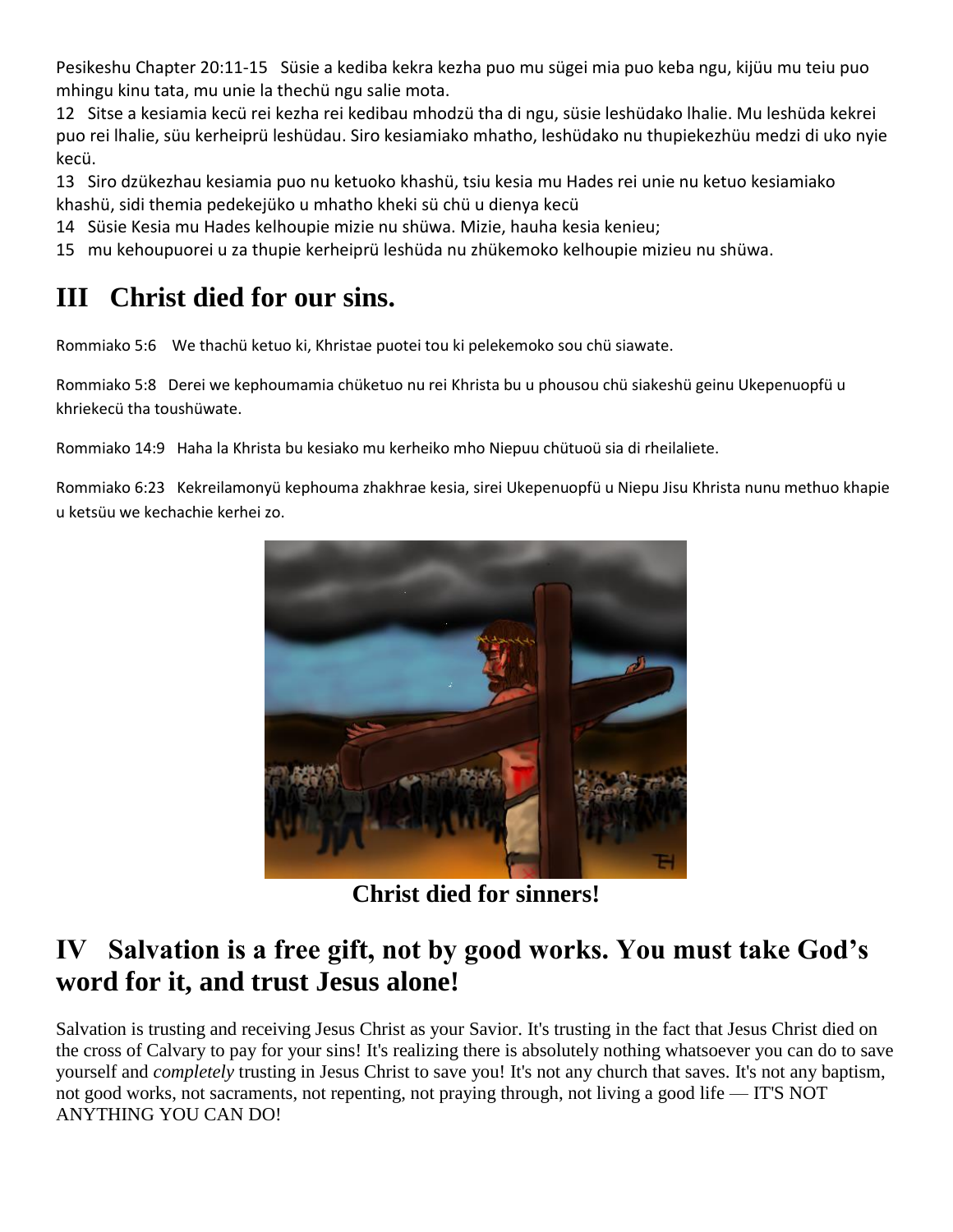Mhakechuko 4:12 Puo geinu zokemosie kelakelie kekrei puorei jü, kekreilamonyü u kelakelie morokesuo la tei khro chüüphou donu theza kekrei puorei tuo mo."

Efesako 2:8-9 Siro niekoe kepele la ngukemezhie nunu kelakelie zo, süusü nie kevikekuo la mo zo, süu Ukepenuopfü thuo methuo khakeshü zo, 9nie mhathomhachü la rei mo, nie mia puo bu rei kemiako nyü kemo la.

Tita 3:5 puo thuo u kelalie, u thuo u kemiatho nunu chükelie mhathoko la monyü, puo thuo u ngumezhiekeshü la zo, süusü penuo kesakelie dzü#3:5 Gk khrükecü iya. nunu mu Kemesa Ruopfü geinu chü kesakelie zo



# **V We must put our faith and trust in Christ in order to be saved.**

Rommiako 4:24 derei u la rei sa zo. We rei kesia nunu u Niepuu Jisu perheikelieu peleya liro, kepele la u üse miatho ülietuo,

Rommiako 10:9-10,13 kekreilamonyü no Jisu üse Niepuu zo ükecü n tie nunu puphralie mu kesiako donu nu Ukepenuopfü puo chü perheilietacü n nou nu pele liro, n kelalietuo. Kekreilamonyü miatholieketuo la themia u nou se pelelieya, mu kelakelie ngulieketuo la u tie se phralieya. Kekreilamonyü, "Themia kehoupuorei, Niepuu za kiekelieu kelalie zotuo."